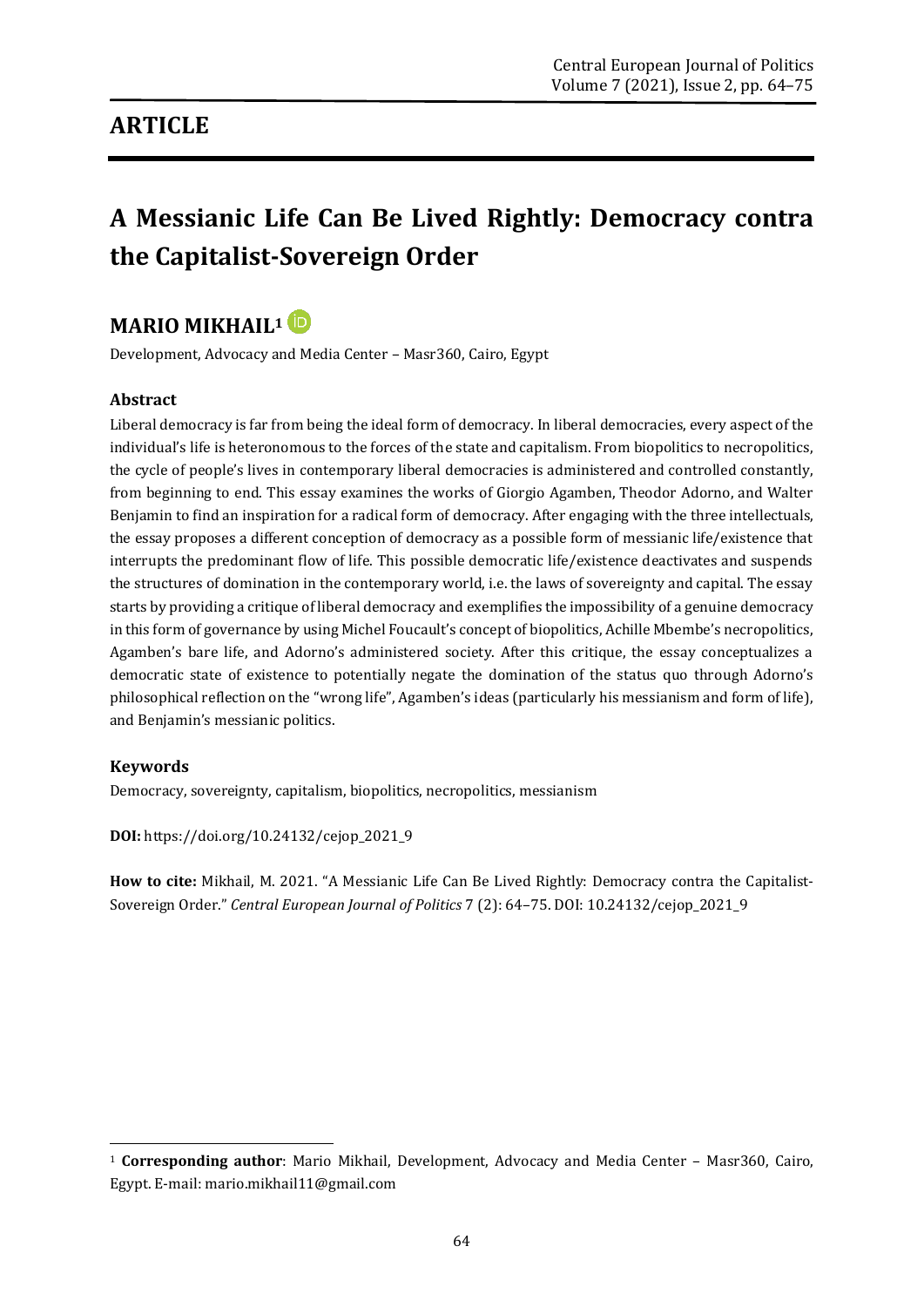### **1. Introduction**

The word democracy became a stable term in today's political environment. Democracy is usually associated with the politics of elections and parties. In the mainstream conception, liberal democracy is the ideal mode of government and it is usually contrasted with authoritarianism or totalitarianism. This may appear as valid at first, but throughout this article, it is going to be exemplified that both forms of governance share many commonalities. Furthermore, this essay is not going to limit the concept of democracy to a mere mode of governance. This analysis is going to exemplify the genuine emancipatory richness of this term which was hindered for a long time, and its possible implications on the lives of the people. This essay is going to offer a critique to what is known as liberal democracy by exposing its undemocratic nature. Moreover, this essay is going to provide an alternative form of democracy. This article argues that liberal democracy is fundamentally a mode of administration over life and death. Furthermore, this essay argues that democracy should be understood as a suspended messianic form of life or a state of being which interrupts and deactivates the predominant continuum and structures of power, which are essentially capitalism and sovereignty.

First, a critique of democracy is going to be discussed by engaging with Michel Foucault's notions of biopolitics and governmentality to illustrate the regulation of life under the liberal regime of governance. Then Giorgrio Agamben's bare life and Achille Mbembe's necropolitics are going to be discussed to show the violent forms of power that the populations are subjugated to in liberal democracies. Moreover, Adorno's critique of the administered life under capitalism is going to examined. The second section of the paper is going to discuss Walter Benjamin messianic politics. Moreover, the section is going to explore Adorno's ethics and views on life. Finally, Agamben's thought on messianism and potentiality is going to be explored. By synthesizing these philosophical approaches, a different conception of a radical form of messianic democracy will be reached.

### **2. The administrative democracy**

Before addressing the critique of liberal democracy, an overview of the approaches to democracy and life are going to be examined first. Traditionally the relation between life and democracy had been confined within the liberal democratic context. This conception claims that civic life and political participation in public affairs are essential to a democratic form of governance (Putnam 1993). On the other hand, John Dewey (2021: 59–66) perceived democracy not just as an institutional paradigm, but as a way of life. An egalitarian principal that guides the personal lives of individuals. Despite the slightly different approaches, this liberal conception of life and democracy contains serious flaws. Although, Dewey provides a more radical version of traditional liberal democracy;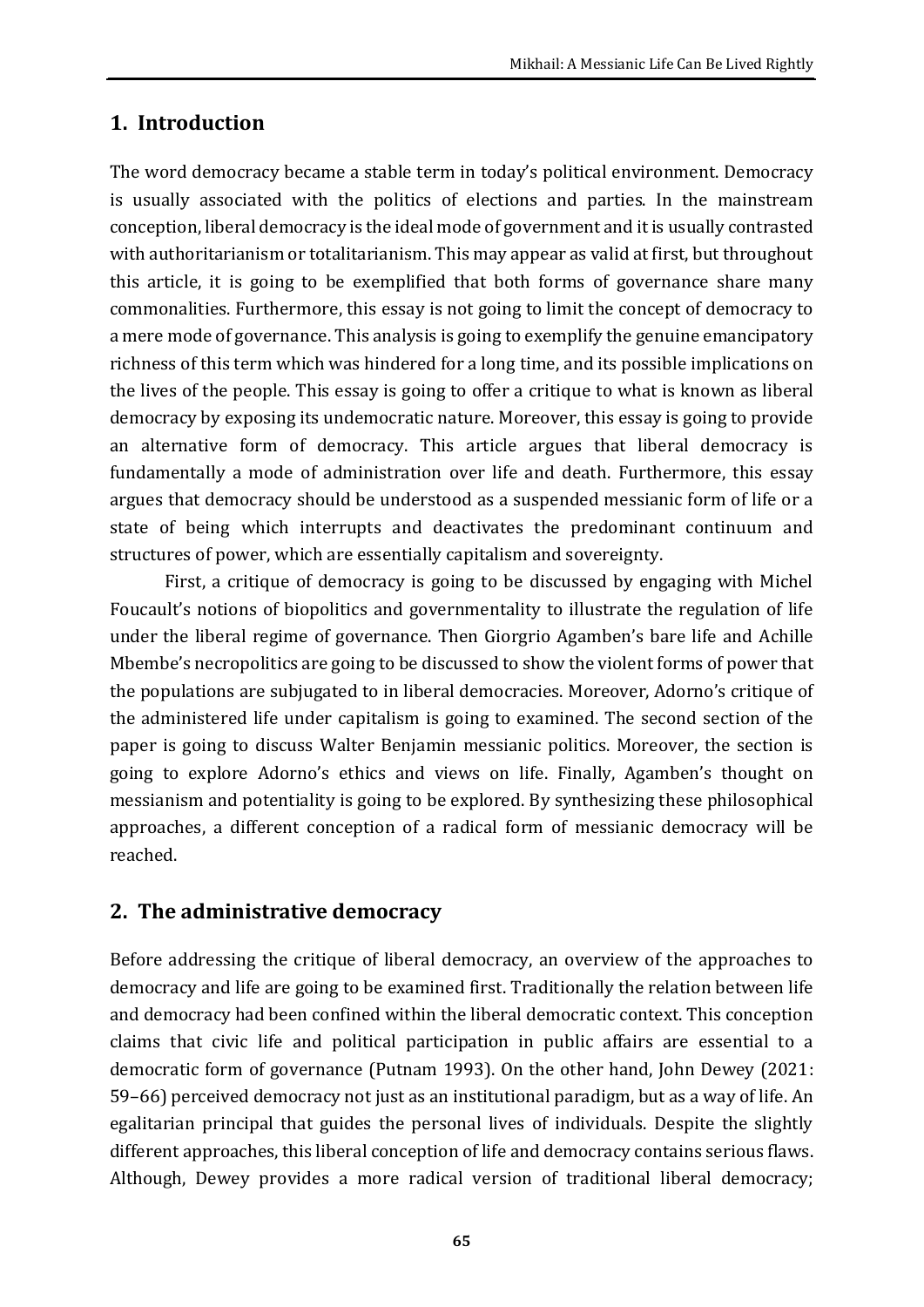nonetheless, he embraced the philosophy of democratic liberalism (Bernstein 2000; Shusterman 1994). In later discussions, it will be exemplified that the liberal democratic governance and genuine democracy are inherently contradictory. Moreover, there is a greater problem regarding this approach. As Antonio Gramsci argued, the ruling class in capitalism utilizes ideological means through civil society to sustain its cultural hegemony over the masses (Anderson 2017: 61). Louis Althusser (1971: 174–183) also refers to a process he termed as interpellation which transforms the individuals into subjects of the dominant ideology. It is a process of identification with the dominant ideology to create an illusion of freedom as a facade for the domination of capitalism. This process is manifested in everyday practices. Thus, following this analysis, when liberals associate life with liberal democracy, they solidify and diffuse the regime of domination in the society. Hence, increasing the subordination of the masses.

Some critical scholars theorized a synthesis between democracy and biopolitics. Some scholars advocated a form of a democratic biopolitics or a radical grass-root form of biopolitics (Prozorov 2017, 2019; Schubert 2019; Sotiris 2020a; 2020b). However, despite their commitment to theorize a democratic alternative different from the undemocratic status quo, there are several problems in their approaches. First, they assume that the positive aspects of biopolitics (e.g. the preservation of life) are idiosyncratic to the biopolitical system. This is fundamentally false. The other issue with this argument is that it attempts to reform an antidemocratic regime instead of abandoning it all together, in favor a revolutionary democratic alternative. Furthermore, this approach proposes a mode of organization that is non-coercive/pervasive and governed by public sovereignty. This raises the question whether it renders biopolitical anymore. Most of them also fail to consider the necropolitical aspect in the contemporary political and economic system in their analysis.

The concept of biopolitics has to be examined first in order to discuss the illusion of democracy in modern capitalist societies. According to Michel Foucault (1976: 139– 143), modern political power rests on the idea of administering life. Political power is concerned with the management of the lives of the population. Different aspects of the lives of the population (e.g. health, births, mortality, life expectancy, illness, sexuality) is supervised and modified by power. This form of power requires constant surveillance and regulation over the bodies of the population. Foucault argued that this new form of power was fundamental to create healthy productive bodies for the capitalist system.

For Foucault, what is regarded as normal is actually produced and conditioned by power. He states, "a normalizing society is the historical outcome of a technology of power centered on life" (Foucault 1976: 144). The effects of power are internalized by the subjects of this power (Foucault 1976, 1991). According to Foucault, biopolitics represented a new form of liberal governance which made life an object of measurement, calculation, evaluation, and management by the scientific experts (Lemke 2010: 429– 431). Here, biopolitics is fundamental to the functioning of the modern political and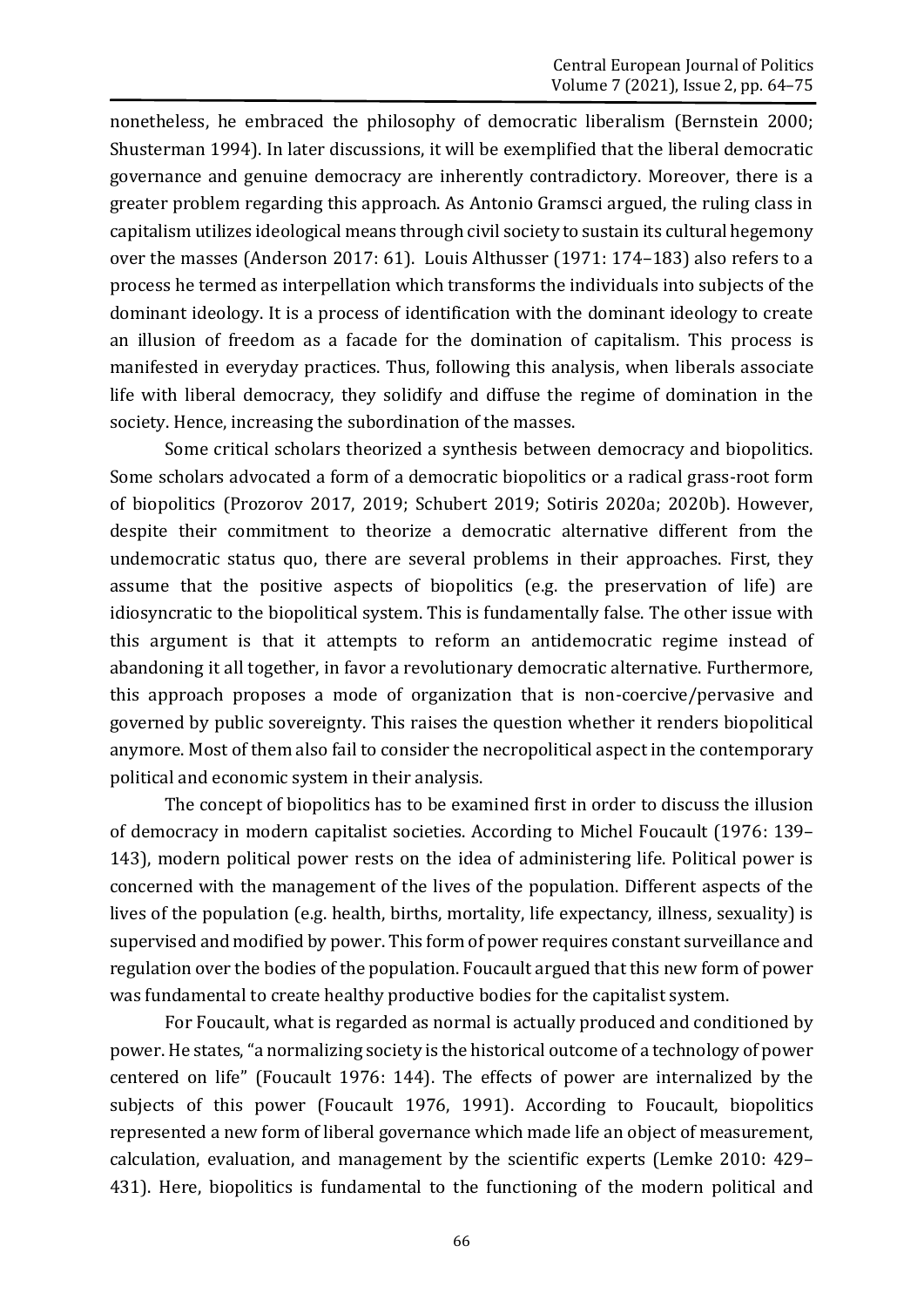economic regime. Its purpose is to ensure that the human life is always under surveillance and control.

Another vital form of control exercised by liberalism is governmentality. For Foucault, freedom in liberalism is not just an ideology; freedom in liberalism functions as a technique and means of governance to realize certain goals (Dean 2010: 23–24). Governmentality is compromised of a set of procedures, apparatuses and strategies, and its main focus is the population, "its principal form of knowledge is political economy, and its essential technical means apparatuses is security (Foucault 2001: 219–220). Governmentality describes a process in which the middle age's state of justice is replaced by an administrative state (Foucault 2001: 220). The process of governmentality can be summarized in the phrase of "the conduct of conduct" (Li 2007: 275). This complex process aims to regulate, administer and arrange the desires, values and habitual conduct of the overall population (Li 2007: 275–276). Freedom in liberalism and neoliberalism does not reflect autonomy; on the contrary, it is a mere instrument created by liberal governmentality to produce docile and governable subjectivities (Lorenzini 2018: 7). If the conduct and desires of the people are already arranged, then the illusion of liberty is maintained. This is essential to the capitalist liberal regime which is supposedly democratic.

It is also important to mention that biopower and governmentality are not the only forms of control exercised by power described by Foucault. Individual bodies are disciplined through various disciplinary technologies (e.g. punishments, rewards, surveillance) in different societal institutions to ensure the total docility of the subjects (Foucault 1991). Those forms of power coexist together. Biopolitics and governmentality targets the whole population. While the target of disciplinary power is individual bodies. However, this essay is more concerned with the notions of biopolitics and governmentality because they target life; nonetheless, it is also important to consider that even individual bodies are being disciplined daily by various institutions.

There is another aspect which is fundamental to the contemporary sovereign liberal regime. According to Agamben (1998), the human life is the primary focus of the biopolitical governance of sovereignty. In the present situation the demarcation between the zoe (the mere biological existence) and bios (the quality of political life) is rendered obsolete. Sovereignty has the ability to decide the bare life. A life which is stripped from any rights and constantly threatened to be subjected to violence. Although the bare life is excluded from the regular law; nonetheless, by the way of its exclusion, it remains included within the dominant political realm. The camp which its inhabitants are transformed into a bare life, subjected to the sovereign violence, and deprived from any political rights is the "the very paradigm of political space at the point at which politics becomes biopolitics and homo sacer is virtually confused with the citizen" (Agamben 1998: 171). In modern western regimes the demarcation between the bios and zoe becomes obsolete "the body is always already a biopolitical life and a bare life" (Agamben

**67**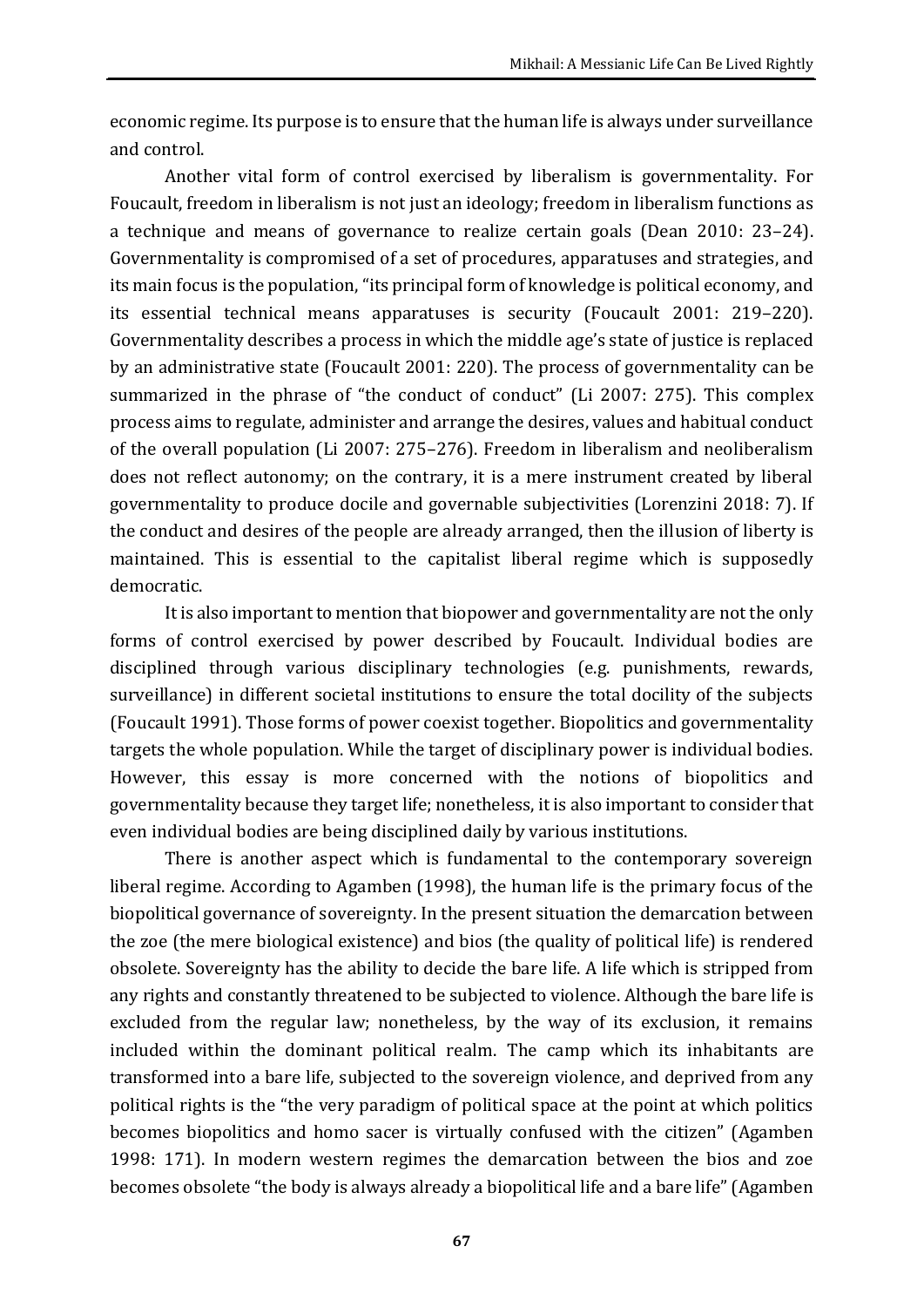1998: 187). Agamben also noticed that the developmental policies of the democratic capitalist regimes are turning the poor classes in third world populations into a bare life (Agamben 1998: 180). Here Agamben exemplified the cruel and violent aspects of the contemporary form of liberal governance.

Thus, the biopolitical preservation of life is not the only task of the dominant Western political and economic paradigm. Mbembe (2003) took this argument a step forward to argue that Western sovereignty does not only decides who lives, but the power of sovereignty manifests itself in dictating who must die. Sovereignty deploys its powers to kill who must die and subjugate certain groups and populations to cruel and violent conditions which lead to death. This notion is called necropolitics. Necropower is usually directed against marginalized groups such as racial minorities, women and queer people (Smith 2016; Wright 2011; Velasco 2020). Hence, not only life is regulated, but also death is managed by power.

It becomes questionable what is left in this regime to recognize it as democratic. The demos in contemporary bourgeois democracies are powerless in front of the immense power of capital and the state (Brown 2011: 46–47). As numerous studies exemplify, complex notions of power such as governmentality, biopolitics and necropolitics are fundamental to the functioning of the contemporary neoliberal order whether through liberal states, non-state organizations and global economic institutions (Moisander, Groß and Eräranta 2017; Haskaj 2018; Joseph 2010; Gournari 2016). Those forms of power permeate every governing institutions whether on a local level or a global level. They can be economic or political. They all work together to ensure the complete monitoring and arrangement of the populations.

In the capitalist society, the predominate logic of organization is administration. Adorno and Horkheimer observed that under capitalism, people's lives became fully administered; they termed this condition as the "totally administered world" (Cook 1998: 18). According to Adorno and Bernstein (2001: 107–123) the modern form of culture is characterized by the dominance of total administration. Spontaneity and autonomy are diminished in favor of an administrative planning from above. Adorno and Bernstein write "spontaneity diminishes because total planning takes precedence over the individual impulses, predetermining this impulse in turn, reducing it to the level of illusion, and no longer tolerating that play of forces which was expecting to give rise to a free totality" (Adorno and Bernstein 2001: 123). Adorno diagnosed the form of life in the capitalist society as damaged because of the prevalence of commodification and domination over life which eradicated spontaneity and difference (Morgan 2014: 120). Individuals are conformed to this administrated world and every aspect of life becomes predetermined by an overwhelming force.

After synthesizing the previously mentioned theoretical contributions regarding life under capitalism and sovereignty a different picture becomes apparent underneath the facade of democracy. The human life is administered and managed by several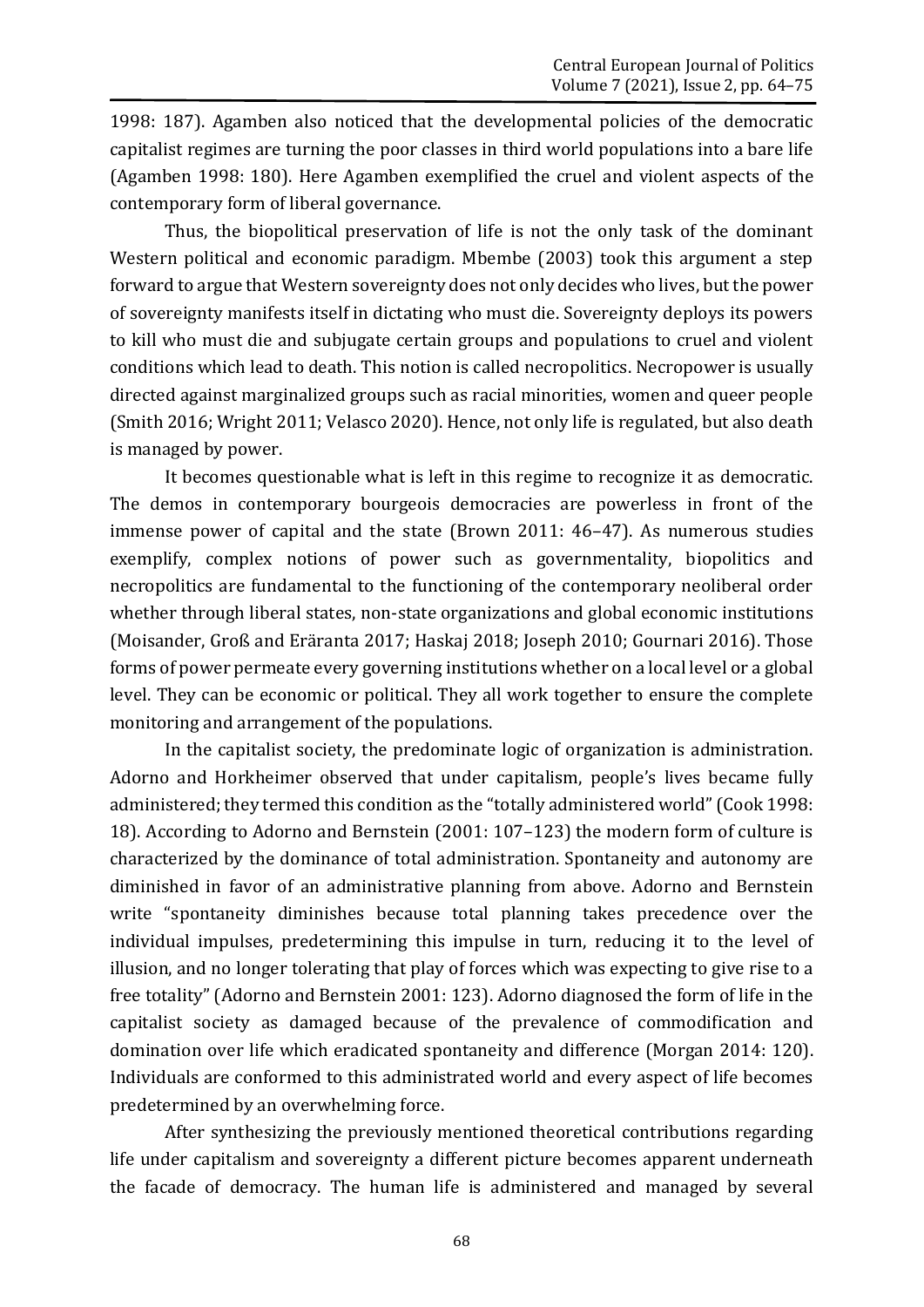apparatuses and institutions. The human life, from its primal biological elements to the social behavior of the individual, is constantly modified and produced by a complex network of power. Moreover, this form of administration expands its grip on the subjects to reach death. Thus, making the entire human existence under the contemporary liberal regime a mere product of power. The individuals are grouped into populations and subjugated to either control and modification over life or monstrous violence leading to death. The cycle of life and death is not determined by individual autonomy, but it is predetermined by an overwhelming force to sustain the dominate structures of economic and political dominance. The entire existence of human beings renders heteronomous. All levels of autonomy are belittled by the predominate apparatus.

Furthermore, there is a greater danger to this form of governance veiled under the disguise of freedom. Adorno and Horkheimer argued that the horrific violence of Nazism and fascism was a product of the European modernity's instrumental rationality which transformed humans into tools or objects of domination. They stated that the terror inflicted upon the Jews in the camps was planned and administered in a reified bureaucratic matter (Malloy 2004: 44–46). As Agamben (1998: 10) already noticed, that there is an "inner solidarity between democracy and totalitarianism". The Nazi camp represented the ultimate paradigm and manifestation of the state of exception which suspends the law and transforms life into bare life which is regularly exercised by Western democratic regimes (Agamben 1998: 168–180). The biopolitical and necropolitical technologies employed by Nazism already existed in European sociopolitical formation, but the Nazis only amplified those mechanisms of power (Mbembe 2003: 23). Thus, there is persistent danger lurking underneath all of those mechanisms of power. Liberal democracies manifest a lack of genuine freedom and the annihilation of human autonomy; however, they can become more monstrous when the administrative logic of power realizes its full potential. This happens when the technologies of power and administration reach the end of their trajectory. They unfold into fascism which is their ultimate and purest manifestation.

### **3. Engaging the messianic with the democratic**

Since the whole human existence under capitalism and sovereignty is under the total administration of complex technologies of power. Even death is planned and administered. The conditions of death are being intensified to dispose of the people who must die and the people who live are being managed daily. This cycle of life and death is already fully administered. Thus, any attempt to modify it using its own logic is futile. This form of damaged administrative life creates a deadlock. At the first glance it may appear as inescapable. To understand how this state of existence can be escaped, a return to Adorno and Agamben is necessary in conjunction with Walter Benjamin.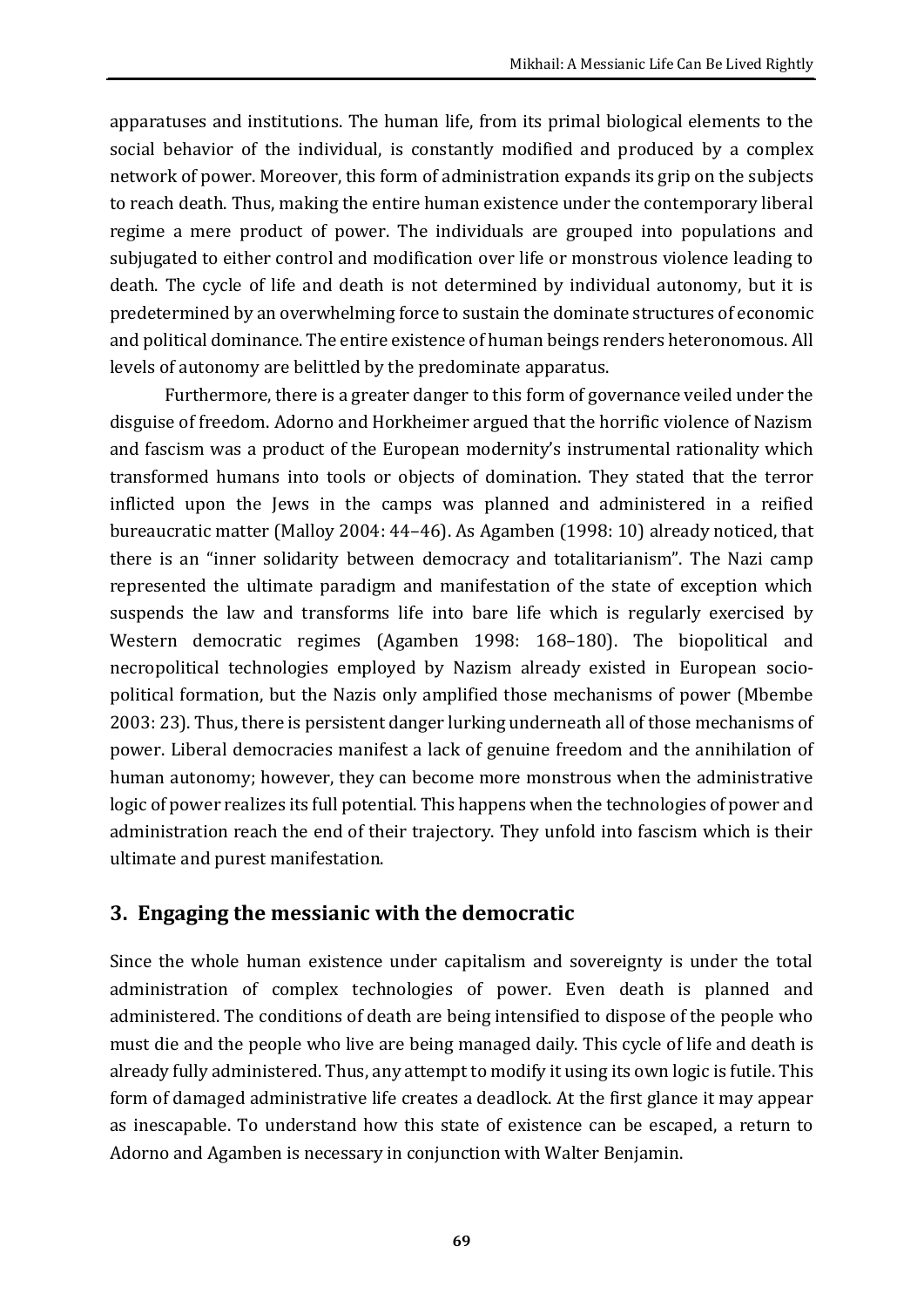Benjamin was a fierce critic of the notion of progress. For Benjamin (2007: 254) there is a weak messianic energy that ties past generations with the present generation through redemption. Benjamin uses Klee's painting as a parable. The angel is being propelled forward by the immense force of the storm of progress while the angel is looking back gazing at the catastrophes of the past; the angel is incapable of stopping (Benjamin 2007: 257–258). Progress which runs through the empty homogeneous time had been made to seem inevitable and inescapable (Benjamin 2007: 260–261). The revolutionary or messianic moment creates a blast in the continuum progression of history and constructs a new calendar which transforms the empty homogeneous time into a saturated messianic time (Benjamin 2007: 261–263). Benjamin opposed the conception which regarded the flow of history in a linear and mechanical time and advocated a non-linear condensed time (Khatib 2013: 3). Benjamin (2003: 402) wrote "Marx says that revolutions are the locomotive of world history. But perhaps it is quite otherwise. Perhaps revolutions are an attempt by the passengers on this train – namely, the human race – to activate the emergency brake". The revolutionary goal for Benjamin here is not to push the flow of history forward. On the contrary, the revolutionary action should redeem the oppressed past and disrupt the historical storm of progress. Employing the messianic power to halt the homogeneous temporal flow of history.

It is also fundamental to examine Adorno's ethics to reach an alternative democratic model. Adorno (2005: 39) famously declared that "wrong life cannot be lived rightly". For Adorno the institutions of modern society are rationalized to serve the process of capitalist reproduction, thus they are insufficient to act as spaces for an ethical life, so he found refuge in the sphere of private existence (Bernstein 2005: 41). However, Adorno was well aware that this private sphere is not autonomous from the structures domination and it is indeed distorted by the processes of capital and administration (Adorno and Bernstein 2001: 194; Bernstein 2005: 42). Nonetheless, Adorno was not a complete pessimist. Adorno's notion of potentiality indicates that a right emancipated life is indeed a real possibility but it has been blocked by a group of social structures and mechanisms (Macdonald 2019: 6–7).

Moreover, according to another interpretation, Adorno believed that although the wrong life cannot be lived rightly; however, it can be lived "more or less wrongly" (Freyenhagen 2013: 65). Thus, a potential for a different life is indeed a real possibility. Adorno (2005: 39) stated that "The best mode of conduct, in face of all this, still seems an uncommitted, suspended one: to lead a private life, as far as the social order and one's own needs will tolerate nothing else, but not to attach weight to it as to something still socially substantial and individually appropriate". It seems that Adorno's approach to living a "right life" is the disassociation from the administrative world that serves the needs of capitalist accumulation and reproduction. However, not any private life is an autonomous life because as stated earlier the administrative process targets all aspect of the private life (e.g. health, desires, sexuality, behavior, daily life, love). But, Adorno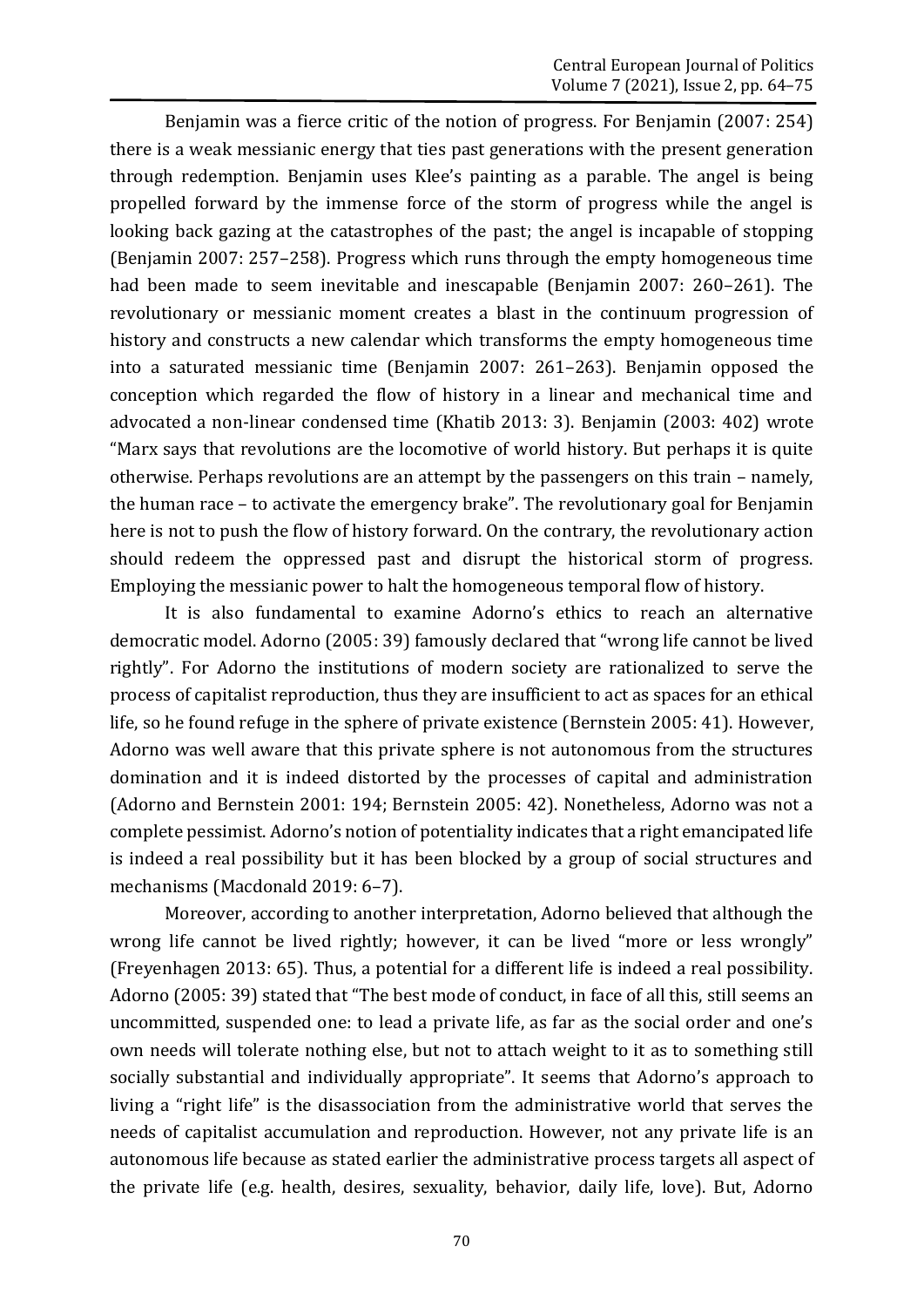specified a particular form of a private life which is "suspended" to live less wrongly. This article will not restrict the notion of suspension to the private sphere only; however, the Adornian stress on suspension is crucial to this analysis.

It is also vital to mention Adorno's stress on messianism and redemption in the face of despair. At the end of minima moralia, he eloquently stated that "The only philosophy that can be responsibly practiced in the face of despair is the attempt to contemplate all things as they would present themselves from the standpoint of redemption. Knowledge has no light but that shed on the world by redemption: all else is reconstruction, mere technique. Perspectives must be fashioned that displace and estrange the world, that reveal it to be, with its rifts and crevices, as indigent and distorted as it will appear one day in the Messianic light." (Adorno 2005: 247) As it will be exemplified more later, messianism and suspension are inherently interlocked with each other.

To further develop the concept of suspension, an examination of Agamben's thought on messianism is fundamental. There is a central motif in the philosophy of Agamben which endorses the idea of a possible different form of life (Prozorov 2011: 81). For Agamben, the messianic vocation is essentially about deactivating the juridicalfactical circumstances; but, it does not generate a new identity (Cimino 2016: 108). There are similarities between the biopolitical state of exception and this messianic state of exception; however, there are fundamental differences. The predominant state of exception suspends the law (but to target the bare life) and the messianic experience also deactivates the law (Agamben 1998; Agamben 2005a; Cimino 2016).

However, the messianic suspends the law for radically different ends and through different means. The messianic form of life cannot be institutionalized, and it does not destroy the predominate order of things, nor it brings a new order (Cimino 2016: 112). The messianic life rests on the principle of use not possession (Agamben 2005b: 26). He uses the phrase "free use of the common" (Agamben 2000: 118). For Agamben the primary objective of the messianic is to render law ineffective and inoperative through a process of deactivation (Agamben 2005b: 97). "The messianic is not the destruction but the deactivation of law, rendering the law inexecutable" (Agamben 2005b: 98). The revolutionary potential of the messianic life lies precisely in its aim to deactivate and suspend the sovereign order; not abolishing it (Cimino 2016: 112). It filters the prevalent order through Hos Me (as not) (Cimino 2016: 112).

According to many of Agamben's interpreters, inoperativity entails the rejection of being an operative part of the machinery of the state (De la Durantaye 2009: 18). This notion of deactivation, to a certain extent, echos Walter Benjamin's idea of the "real state of emergency" of the oppressed (Benjamin 2007: 257). To understand Agamben's messianic politics more clearly, it is fundamental to examine Agamben's interpretation of Herman Melville's story Bartleby the scrivener. Bartleby's famous statement "I prefer not to" is a pure example on making rules inoperative (Balskus 2010: 167). He neither affirms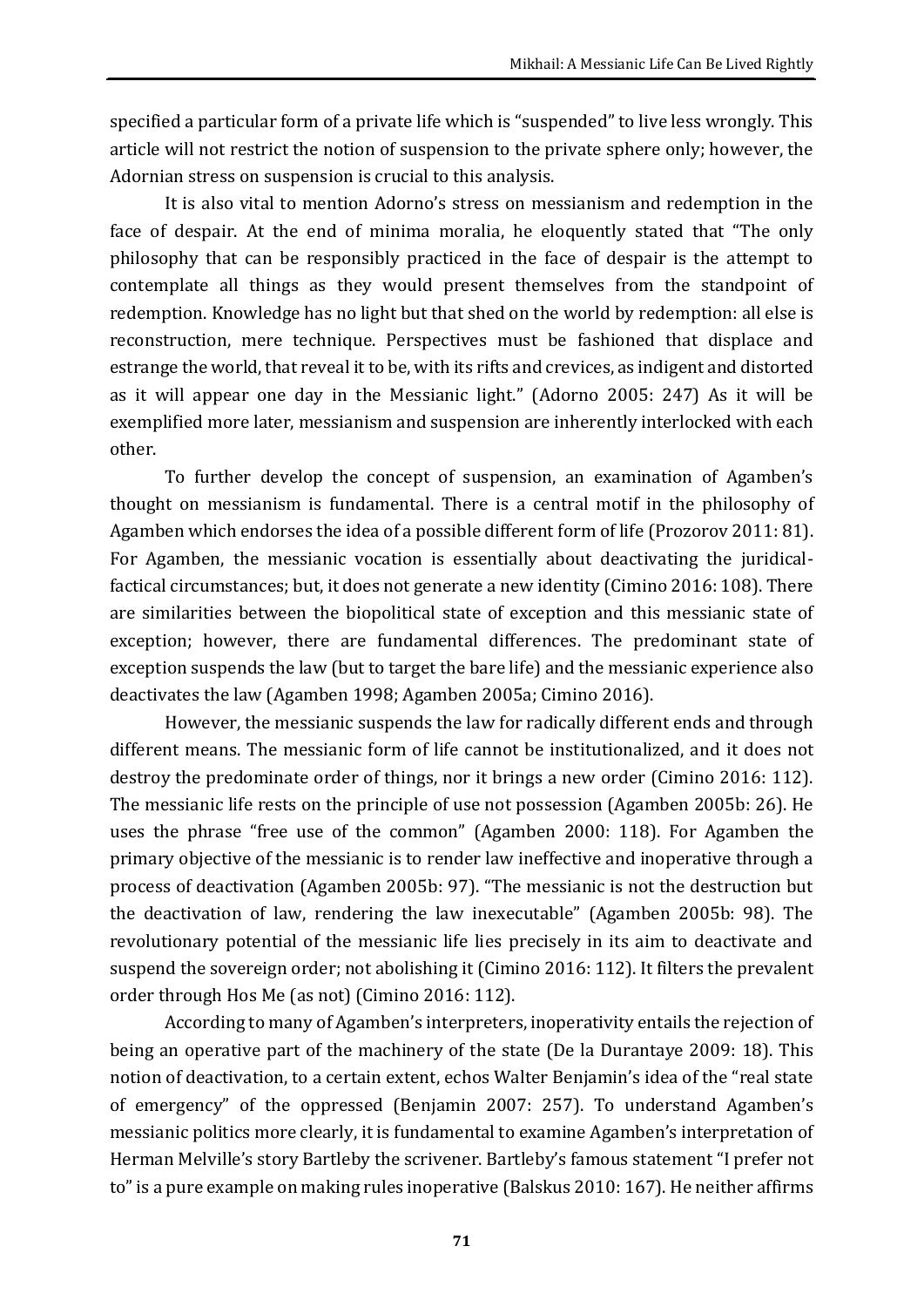nor denies the order; but he nonetheless removed himself from the structures of power through this act (Balskus 2010: 167). Potentiality for Agamben entails two vital sides "the potential to be" and "the potential to not be"; both sides are equally important for a true potentiality (De la Durantaye 2009: 20). Bartleby for Agamben represents a messianic figure (Balskus 2010: 172). Here, Bartleby chose the potentiality "to not be". Instead of demanding political changes, he chose not to take part in the contemporary form of sovereign order (Balskus 2010: 178). Thus, for Agamben the messianic form of life primarily relies on a process of deactivation and suspension.

After this theoretical overview, a general notion for a different form of democracy can be discussed based on the insights of Agamben, Adorno and Benjamin. There is no hope in engaging with the predominate apparatuses as Adorno noticed, however, this observation should not lead to a condition of despair. The solution of this paradox lies in engaging with a different form of life. This revolutionary form of life is detached from the structures and power through a process of suspension. The form of life is messianic because redemption of the past is at its center. The administrative structures flow in the empty homogeneous time of history. This messianic form of life comes to interrupt the homogeneous time of history. It brings history and the progress of the administrative biopolitical and necropolitical apparatus into a standstill at this point of time. This messianic form of life goes even beyond that to constitute a state of being. It interrupts the status-quo, suspends its laws and suspends itself from the existing power structures simultaneously. By performing this messianic gesture, this state of being renders the impact of sovereignty and capital obsolete, in the sense that they become suspended and inoperative within this particular temporal-spatial state of being which exists in the messianic condition. The laws of possession of capital and the laws of sovereign politics become ineffective. This messianic form embraces Bartlbey's motto "I prefer not to". The cycle of life which revolves around the biopolitical control over life and the necropolitical control over death is halted in this particular moment of the messianic time. The laws of administration lose their meaning because in the messianic life, those laws are suspended within this particular form of this revolutionary living/state of existence. Law loses its ability to be effective because this messianic form of being chooses not to. Although the predominate rules and regulations over life and death are not abolished, however, the messianic form of being creates a more cataclysmic effect which is rendering it useless and inoperative. In this form of life, a genuine democracy can emerge which is the messianic life. Democracy here is a messianic state of being which invokes and revitalizes the human autonomy once more. It is a radically difference existence in the literal sense.

#### **4. Conclusion**

After a careful analysis, building on the thought of Foucault, Agamben, Mbembe and Adorno, it becomes apparent that the liberal democratic regime is essentially a form of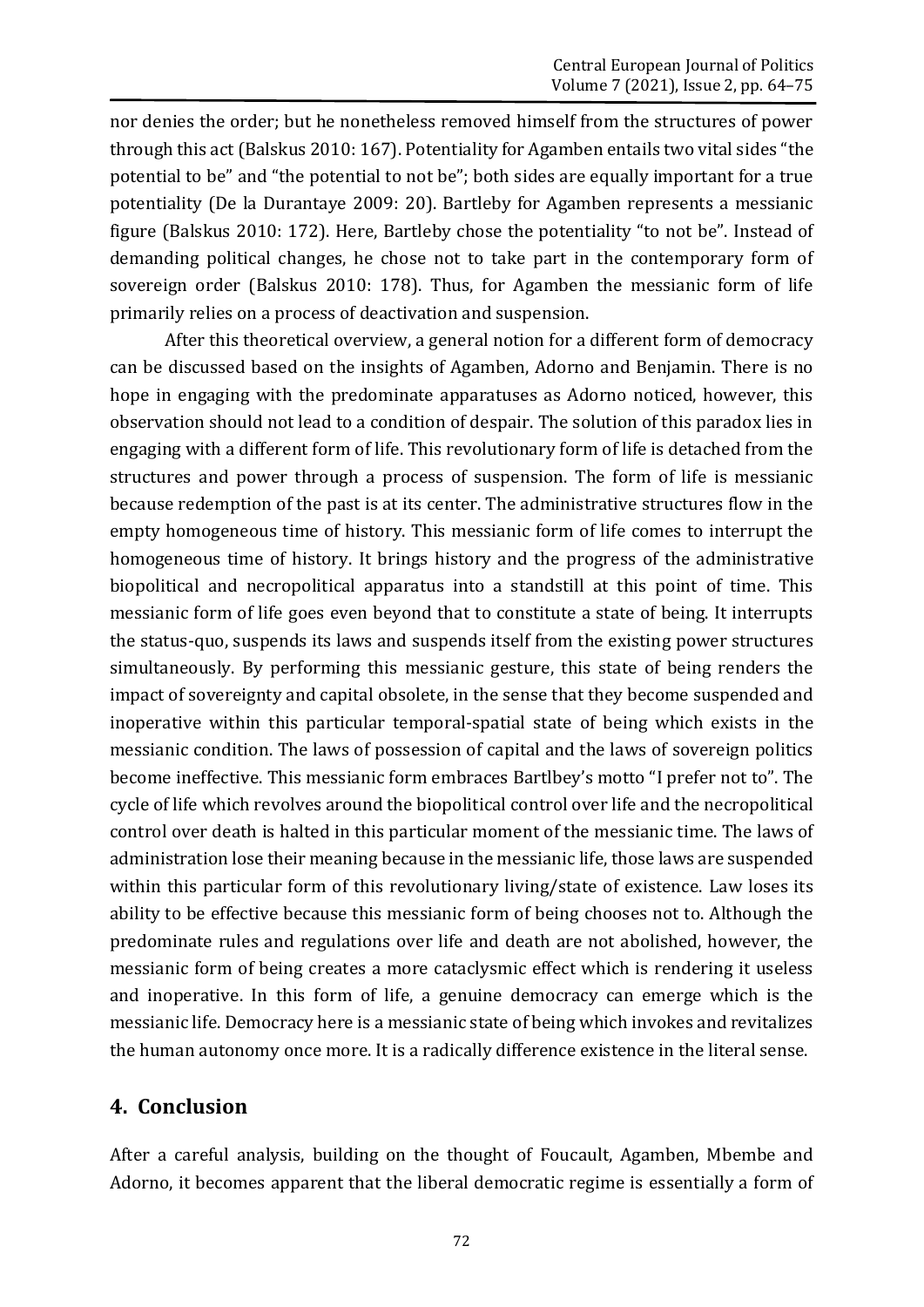subjugation. A mode of governance its aim is to produce a repetitive cycle of life and death. Liberal democracy constrained the individuals in a vicious administrative cycle of life and death. In this form of governance, the lives of the populations are regulated and modified by biopolitics. The bodies of the population are metamorphosed into a bare life and subjected to violence and brutal conditions of death. The people who must live are constantly conditioned and managed. On the other hand, the people who must die are being subjugated to conditions that eventually lead to death. In this regime, individuals are stripped of their autonomy. They become heteronomous to a monstrous condition of relentless administration. This administrative apparatus diminished spontaneity. It destroyed individuality. Instead, it constructed a cycle of life and death heteronomous to the predominate powers. Individuals and populations are the subjects of this administrative apparatus which is concealed by a democratic facade. Furthermore, this order is constantly susceptible to the amplification of its mechanisms and technologies of administration. This intensification of the administrative technologies is the formula for the progression towards fascism. This danger is ingrained in the capitalist-sovereign formation. Genuine democratic life is not possible in a fully administered existence.

Despite the overwhelming dominance of this regime, Adorno's, Agamben's and Benjamin's insights offer a glimpse of hope for a different form of a messianic life. This is through the notions of interruption, suspension, indifference and inoperativity. Based on their theoretical contributions, a new radical form of messianic life can be formulated. This state of being renders the predominate powers and laws inoperative. The messianic life is fundamentally a totally suspended life. A suspended state of being which suspends the logic of capital and sovereignty. The messianic politics is a blast in the progress of the biopolitical/necropolitical administrative machinery. The messianic interrupts the continuum of power. The messianic politics deactivates this structure making it ineffective, inoperative and meaningless. The messianic life emerges and perpetuates its state of being by utilizing the means of interruption, indifference and suspension. This form of life explores the potentialities of to be or not to be. This form of democratic life is the antithesis of domination and administration. The suspended messianic life and the democratic life are synonymous. Although this messianic life to an extent is a form of negation of the capitalist-sovereign order; nonetheless, it does not indicate passivity in the traditional sense. On the contrary, its purpose is to solidify and affirm autonomy. It vitalizes the spontaneity of the human life. The spontaneous impulses which are hindered by the administrative power over life and death by the predominant structures of domination. The messianic life suspends the administrative structures and renders them ineffective to open new temporal-spatial spheres for a genuine democratic life/existence.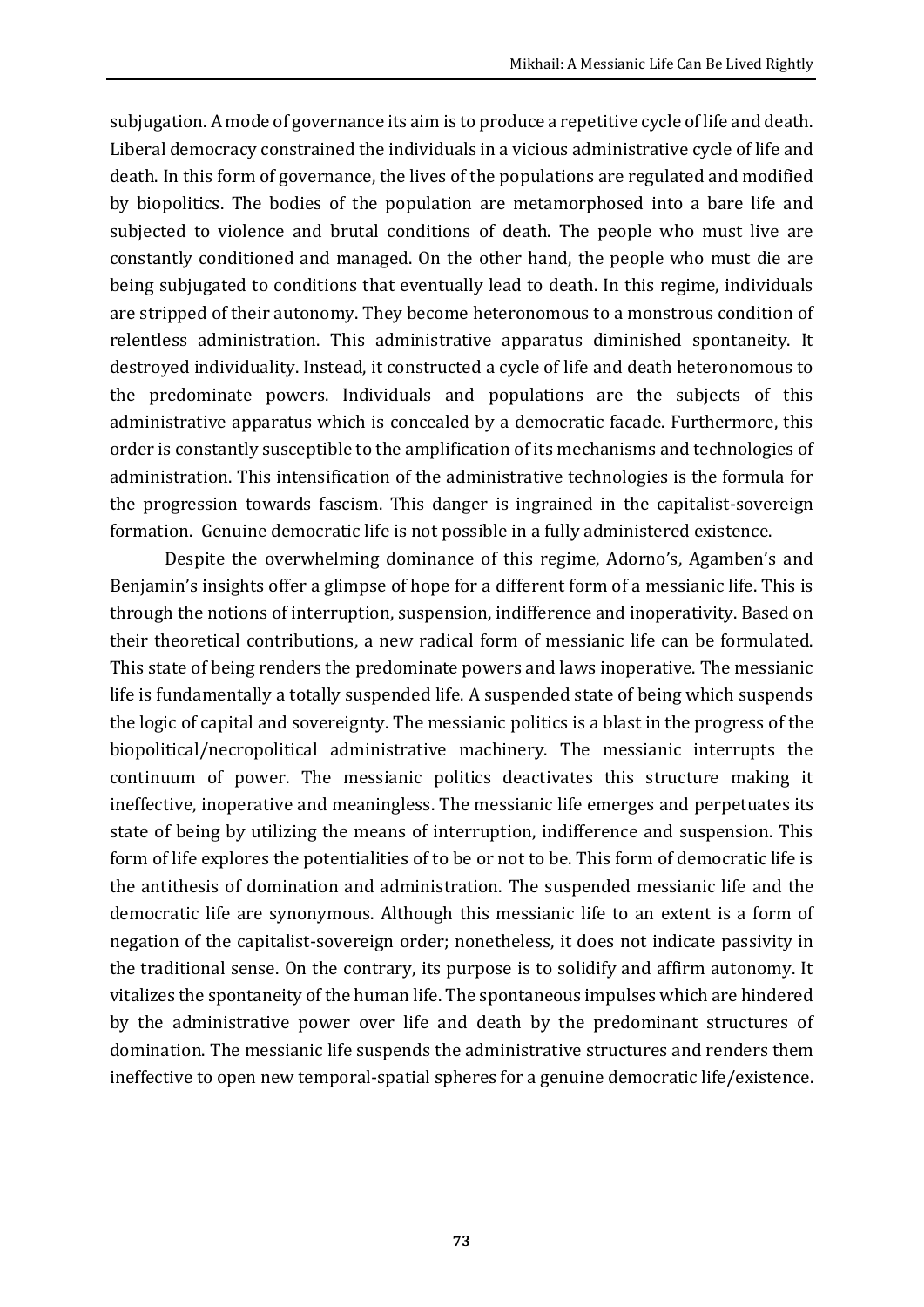#### **References**

- Adorno, T.W. and Bernstein, J.M. 2001. *The Culture Industry: Selected Essays on Mass Culture*. New York: Routledge.
- Adorno, T. 2005. *Minima Moralia*. London: Verso.
- Agamben, G. 1998. *Homo sacer: Sovereign power and bare life*. Stanford: Stanford University Press.
- Agamben, G. 2000. *Means without end: notes on politics*. Minneapolis: University of Minnesota Press.
- Agamben, G. 2005a. *State of exception*. Chicago: University of Chicago Press.
- Agamben, G. 2005b. *The time that remains: a commentary on the letter to the Romans*. Stanford: Stanford University Press.
- Althusser, L. 1971. *Lenin and philosophy, and other essays*. New York: Monthly Review Press.
- Anderson, P. 2017. *The antinomies of Antonio Gramsci*. London: Verso.
- Balskus, E. 2010. "Examining potentiality in the philosophy of Giorgio Agamben." *Macalester Journal of Philosophy* 19 (1): 158–180.
- Benjamin, W. 2003. *Selected Writings: 1938–1940*. Cambridge: Harvard University Press.
- Benjamin, W. 2007. Illuminations, New York: Schocken.
- Bernstein, J.M. 2001. *Adorno: Disenchantment and ethics*. Cambridge: Cambridge University Press. <https://doi.org/10.1017/CBO9781139164276>
- Bernstein, R. 2000. "Creative democracy—the task still before us." *American Journal of Theology & Philosophy* 21 (3): 215–228.
- Brown, W. 2011. "'We are all democrats now … '" In: G. Agamben et al. *Democracy in what state?* New York: Columbia University Press, 44–57.
- Cimino, A. 2016. "Agamben's political messianism in 'the time that remains.'" *International Journal of Philosophy and Theology* 77 (3): 102–118.
- Cook, D. 1998. "Adorno on late capitalism." *Radical Philosophy* 89: 16–26.
- De la Durantaye, L. 2009. *Giorgio Agamben: a critical introduction*. Stanford: Stanford University Press.
- Dean, M. 2010. *Governmentality: power and rule in modern society*. Los Angeles: SAGE.
- Dewey, J. 2021. *America's Public Philosopher: Essays on Social Justice, Economics, Education, and the Future of Democracy*. New York: Columbia University Press. <https://doi.org/10.7312/dewe19894>
- Foucault, M. 1976. *The history of sexuality volume I: an introduction*. New York: Pantheon Books.
- Foucault, M. 1991. *Discipline and punish: the birth of the prison*. New York: Vintage Books.
- Foucault, M. 2001. *Power: Essential Works, 1954–1984*. New York: The New Press.
- Freyenhagen, F. 2013. *Adorno's practical philosophy: living less wrongly*. Cambridge: Cambridge University Press. <https://doi.org/10.1017/CBO9781139567763>
- Gournari, P. 2016. "The necropolitics of austerity: discursive constructions and material consequences in the Greek Context." *Fast Capitalism* 13 (1) 39–48. <https://doi.org/10.32855/fcapital.201601.004>
- Haskaj, F. 2018. "From biopower to necroeconomies: Neoliberalism, biopower and death economies." *Philosophy & Social Criticism* 44 (10): 1148–1168. <https://doi.org/10.1177/0191453718772596>
- Joseph, J. 2010. "Poverty reduction and the new global governmentality." *Alternatives: Global, Local, Political* 35 (1): 29–51. <https://doi.org/10.1177/030437541003500102>
- Khatib, S. 2013. "The messianic without messianism: Walter Benjamin's materialist theology." *Anthropology & Materialism* 1: 1–17. <https://doi.org/10.4000/am.159>
- Lemke, T. 2010. "From state biology to the government of life: historical dimensions and contemporary perspectives of 'biopolitics.'" *Journal of Classical Sociology* 10 (4): 421–438. <https://doi.org/10.1177/1468795X10385183>
- Li, T.M. 2007. "Governmentality." *Anthropologica* 49 (2): 275–281.